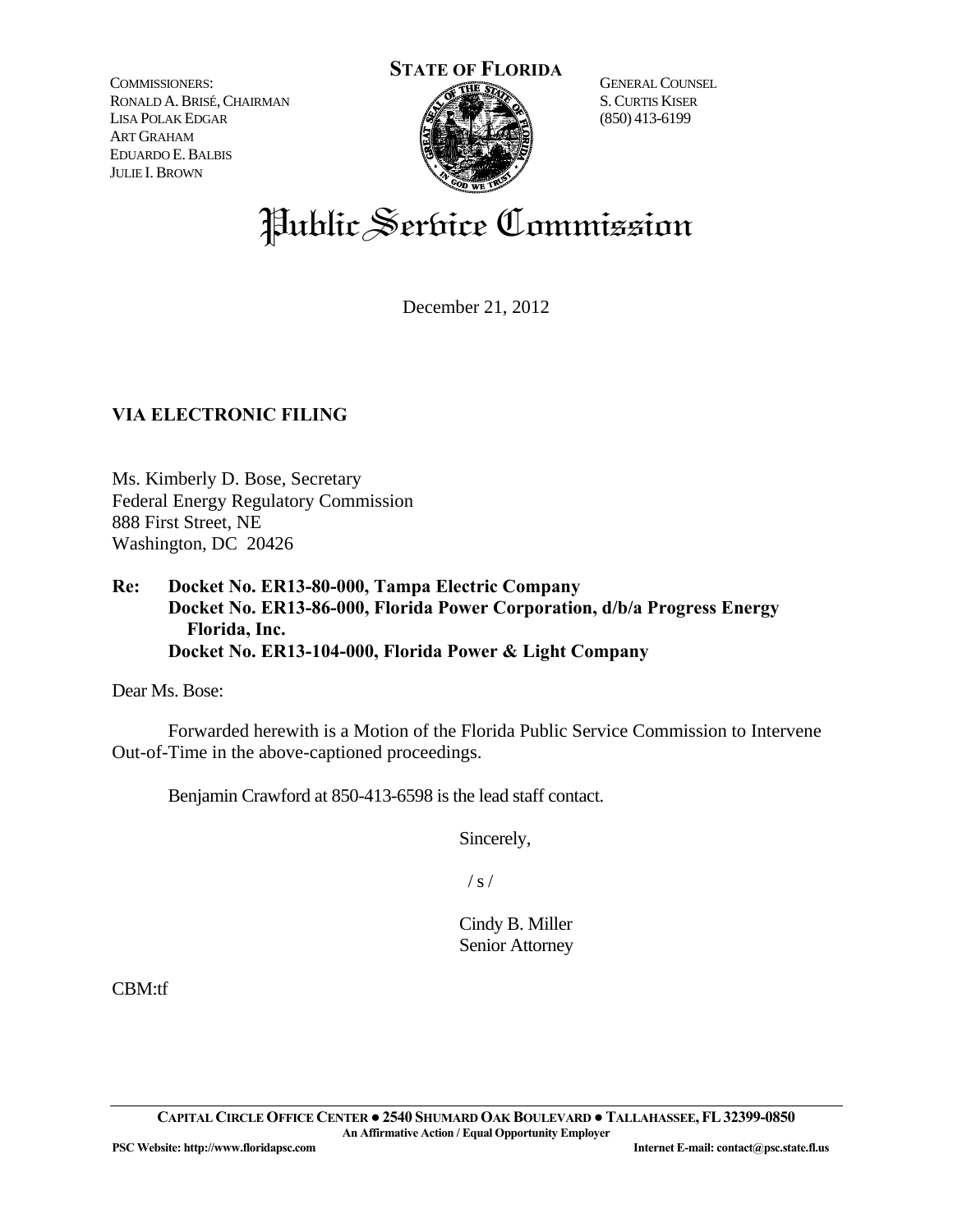#### **UNITED STATES OF AMERICA BEFORE THE FEDERAL ENERGY REGULATORY COMMISSION**

| Tampa Electric Company           | Docket No. ER13-80-000  |
|----------------------------------|-------------------------|
|                                  |                         |
| Florida Power Corporation, d/b/a | Docket No. ER13-86-000  |
| Progress Energy Florida, Inc.    |                         |
|                                  |                         |
| Florida Power & Light Company    | Docket No. ER13-104-000 |
|                                  |                         |

#### **FLORIDA PUBLIC SERVICE COMMISSION MOTION FOR LEAVE TO INTERVENE OUT-OF-TIME**

 Pursuant to Rule 214 of the Federal Energy Regulatory Commission (FERC) Rules of Practice and Procedure, the Florida Public Service Commission (FPSC) hereby files its Motion for Leave to Intervene Out-of-Time.

#### **COMMUNICATIONS**

Pursuant to Rule 203(b)(3) of the Federal Energy Regulatory Commission (FERC) Rules

of Practice and Procedure, the following persons are designated for receipt of communications and service on this proceeding:

> Cynthia B. Miller, Esquire Senior Attorney, Office of the General Counsel 2540 Shumard Oak Boulevard Tallahassee, Florida 32399-0850 Telephone No.: 850/413-6082 cmiller@psc.state.fl.us

Benjamin Crawford Office of Industry Development and Market Analysis 2540 Shumard Oak Boulevard Tallahassee, Florida 32399-0850 Telephone No.: 850/ 413-6598 bcrawford@psc.state.fl.us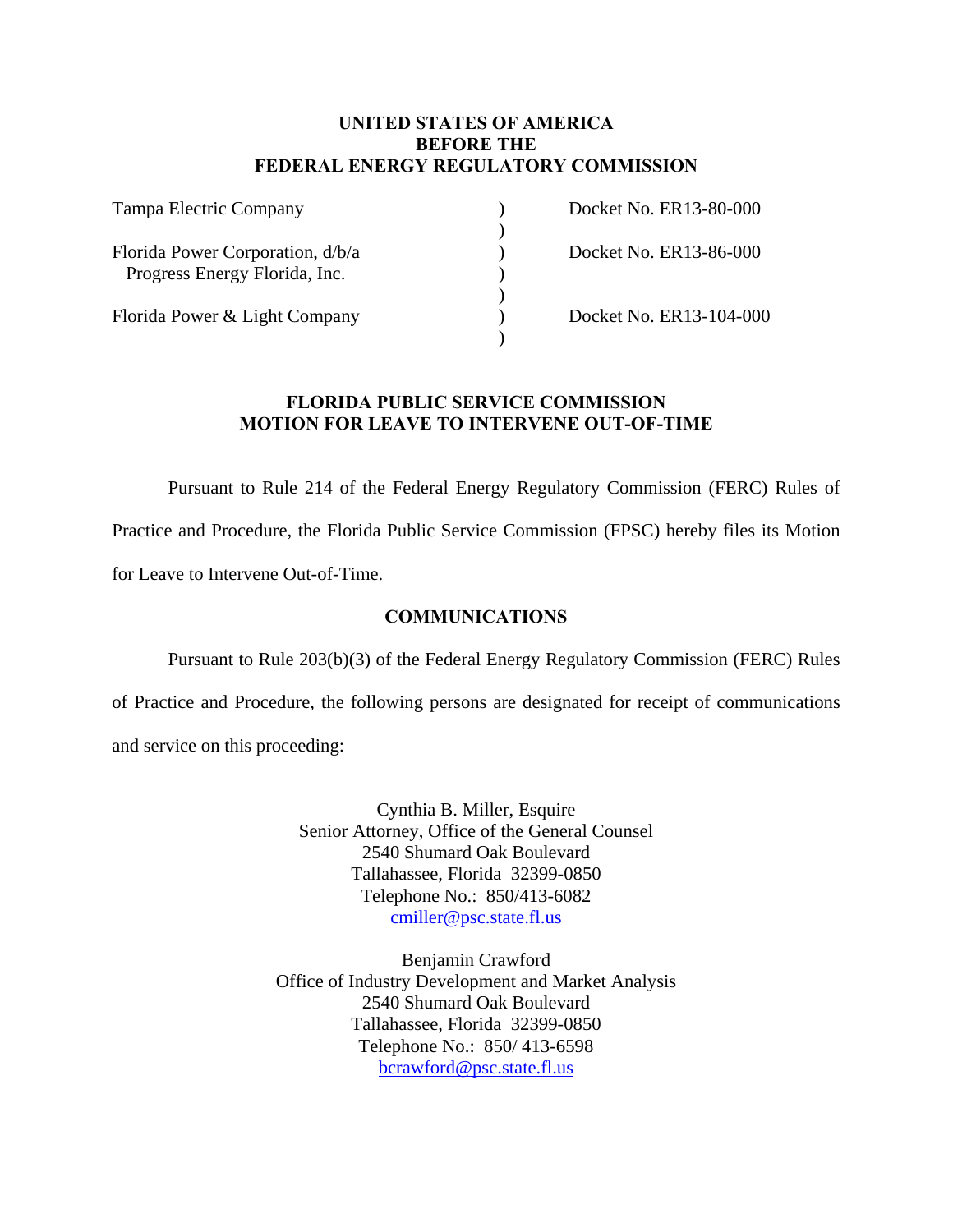#### **INTERVENTION**

 The FPSC is a state commission with authority, pursuant to Section 366.04(5), Florida Statutes, over the planning, development, and maintenance of a coordinated electric power grid in Florida to assure an adequate and reliable source of energy for operational and emergency purposes. The FPSC has full regulatory authority pursuant to Chapter 366, Florida Statutes, over Florida's five investor-owned electric utilities, including reliability and aspects of rates, operations, and safety. The statutes also provide the FPSC with limited authority over Florida's 35 municipally-owned and 18 rural electric cooperatives. Pursuant to Section 403.537, Florida Statutes, the FPSC is the sole forum in which to determine the need for a transmission line.

 The FPSC, pursuant to Chapters 350 and 366, Florida Statutes, is given the authority to regulate electric utilities within the State of Florida and to exercise the police power of the state for the protection of the public welfare. Section 366.015, Florida Statutes, encourages participation by the FPSC in Federal agencies' proceedings that affect those utilities over which the FPSC has primary regulatory jurisdiction.

 The matter in these proceedings relates to Florida utilities' compliance filings on FERC Order No. 1000. The FPSC was an active participant in the rulemaking proceedings leading up to the FERC's decision to issue Order No. 1000. Likewise, the FPSC was an active participant in the stakeholder process to comply with Order No. 1000, which included the Florida Regional Reliability Council (FRCC) and Florida utilities' stakeholder process for these filings. Thus, FPSC has a strong interest in these proceedings that cannot be represented by any other party. As illustrated above, good cause exists to accept this motion notice. The FPSC is filing this motion to intervene before any substantive rulings have been made in this case. Intervention at this early state of the proceedings will not prejudice other parties to this case.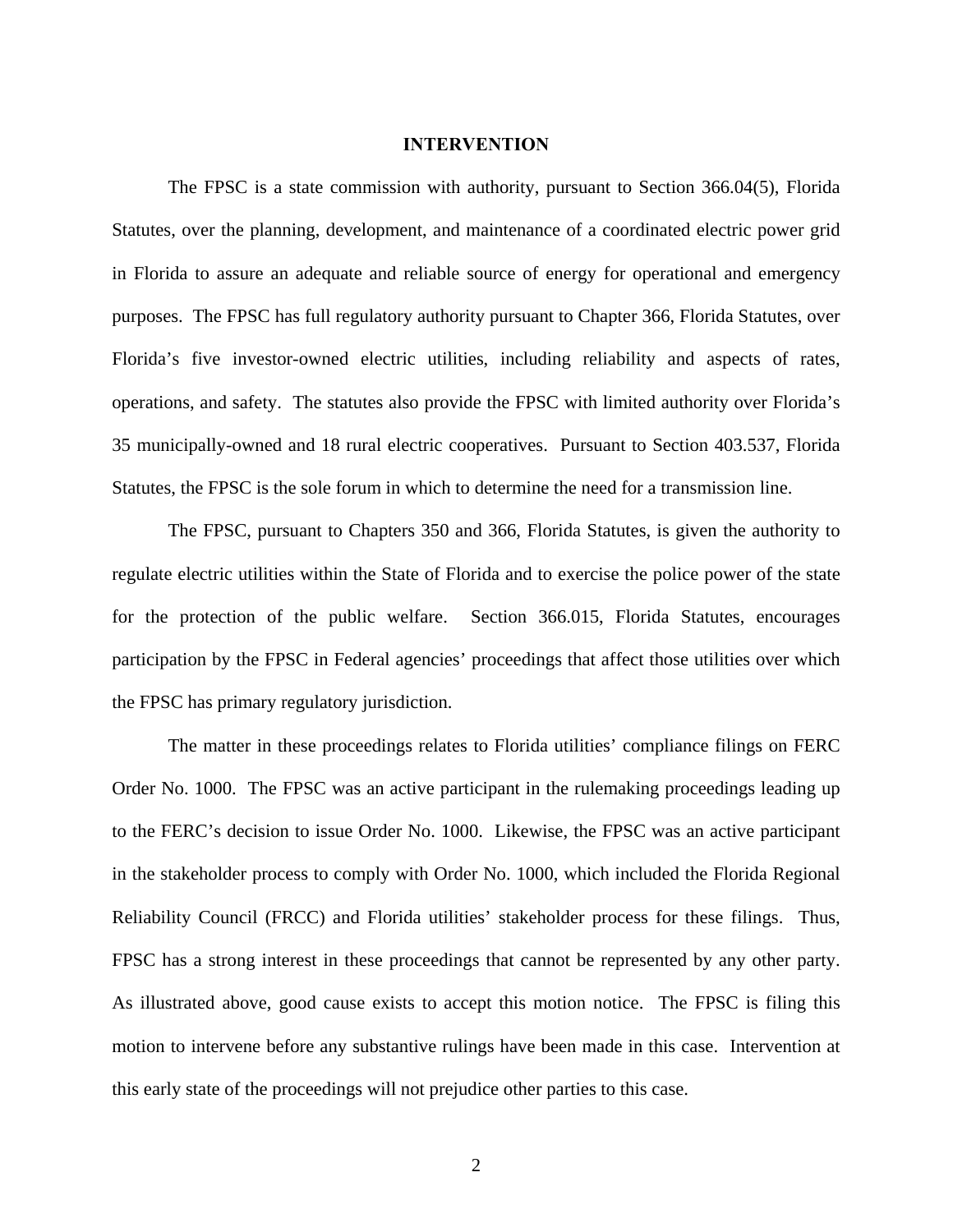WHEREFORE, the FPSC asserts that it has a direct, material, and substantial interest in the proceedings that cannot be adequately represented by any other party. Accordingly, the FPSC respectfully requests that this motion to intervene out-of-time be granted that the FPSC be granted intervention with full rights as a party in each of these dockets.

Respectfully submitted,

 $\frac{1}{s}$  /

 Cynthia B. Miller, Esquire Office of the General Counsel

 FLORIDA PUBLIC SERVICE COMMISSION 2540 Shumard Oak Boulevard Tallahassee, Florida 32399-0850 850 / 413-6201 cmiller@psc.state.fl.us

DATED: December 21, 2012